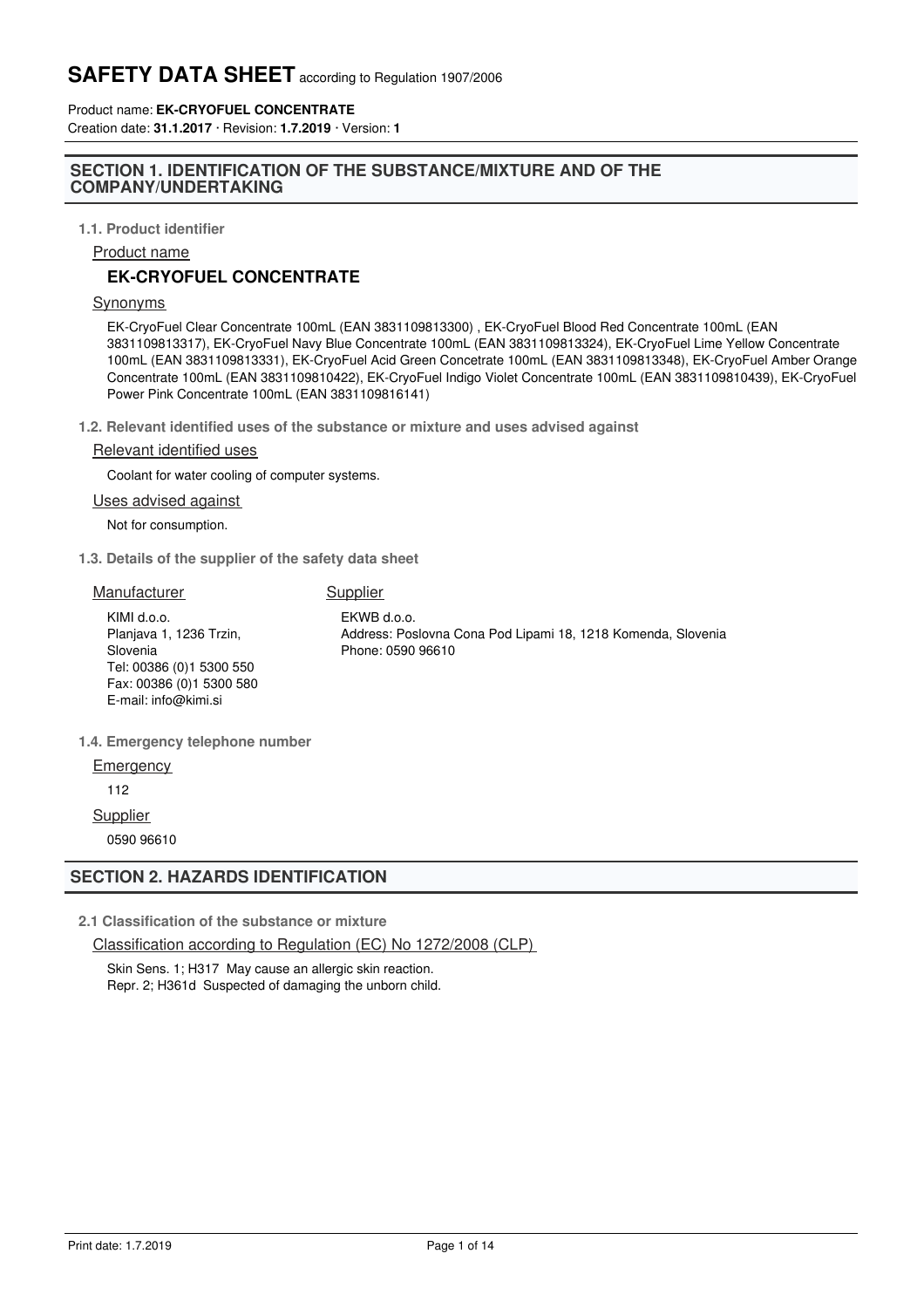## Product name: **EK-CRYOFUEL CONCENTRATE**

Creation date: **31.1.2017** · Revision: **1.7.2019** · Version: **1**

## **2.2 Label elements**

2.2.1. Labelling according to Regulation (EC) No 1272/2008 [CLP]



### Signal word: **Warning**

H317 May cause an allergic skin reaction. H361d Suspected of damaging the unborn child. P102 Keep out of reach of children. P301 + P330 + P331 IF SWALLOWED: rinse mouth. Do NOT induce vomiting. P312 Call a POISON CENTER/doctor if you feel unwell. P501 Dispose of contents/container in accordance with national regulations.

## 2.2.2. Contains:

sodium 2-ethylhexanoate (CAS: 19766-89-3, EC: 243-283-8) reaction mass of: 5-chloro-2-methyl-4-isothiazolin-3-one and 2-methyl-2H-isothiazolin-3-one (3:1) (CAS: 55965-84-9, Index: 613- 167-00-5)

## 2.2.3. Special provisions

Special hazards are not known or expected.

#### **2.3. Other hazards**

No information.

## **SECTION 3. COMPOSITION/INFORMATION ON INGREDIENTS**

#### **3.1. Substances**

For mixtures see 3.2.

**3.2. Mixtures**

| Name                                                                                                  | <b>CAS</b><br>EC<br><b>Index</b> | %          | <b>Classification</b><br>according to<br><b>Regulation (EC)</b><br>No 1272/2008 (CLP)                                                                                 | <b>Specific Conc.</b><br>Limits                                                                                                                                                                       | <b>REACH</b><br>Registration<br>No. |
|-------------------------------------------------------------------------------------------------------|----------------------------------|------------|-----------------------------------------------------------------------------------------------------------------------------------------------------------------------|-------------------------------------------------------------------------------------------------------------------------------------------------------------------------------------------------------|-------------------------------------|
| sodium 2-ethylhexanoate                                                                               | 19766-89-3<br>243-283-8          | $2,5-5$    | Repr. 2; H361d                                                                                                                                                        |                                                                                                                                                                                                       |                                     |
| Methyl-1H-benzotriazole                                                                               | 29385-43-1<br>249-596-6          | $0, 1 - 1$ | Acute Tox. 4; H302<br>Aquatic Chronic 3;<br>H412                                                                                                                      |                                                                                                                                                                                                       |                                     |
| reaction mass of: 5-chloro-2-methyl-4-isothiazolin-<br>3-one and 2-methyl-2H-isothiazolin-3-one (3:1) | 55965-84-9<br>613-167-00-5       | < 0.02     | Acute Tox. 3; H301<br>Acute Tox. 3; H311<br>Skin Corr. 1B; H314<br>Skin Sens. 1; H317<br>Acute Tox. 3; H331<br>Aquatic Acute 1;<br>H400<br>Aquatic Chronic 1;<br>H410 | Skin Corr. 1B:<br>H314: $C \ge 0.6$ %<br>Skin Irrit. 2:<br>H315: 0,06 % $\leq$ C<br>$0.6\%$<br>Skin Sens. 1;<br>$H317: C \geq 0,0015$<br>$\%$<br>Eye Irrit. 2; H319:<br>$0.06\% \leq C < 0.6$<br>$\%$ |                                     |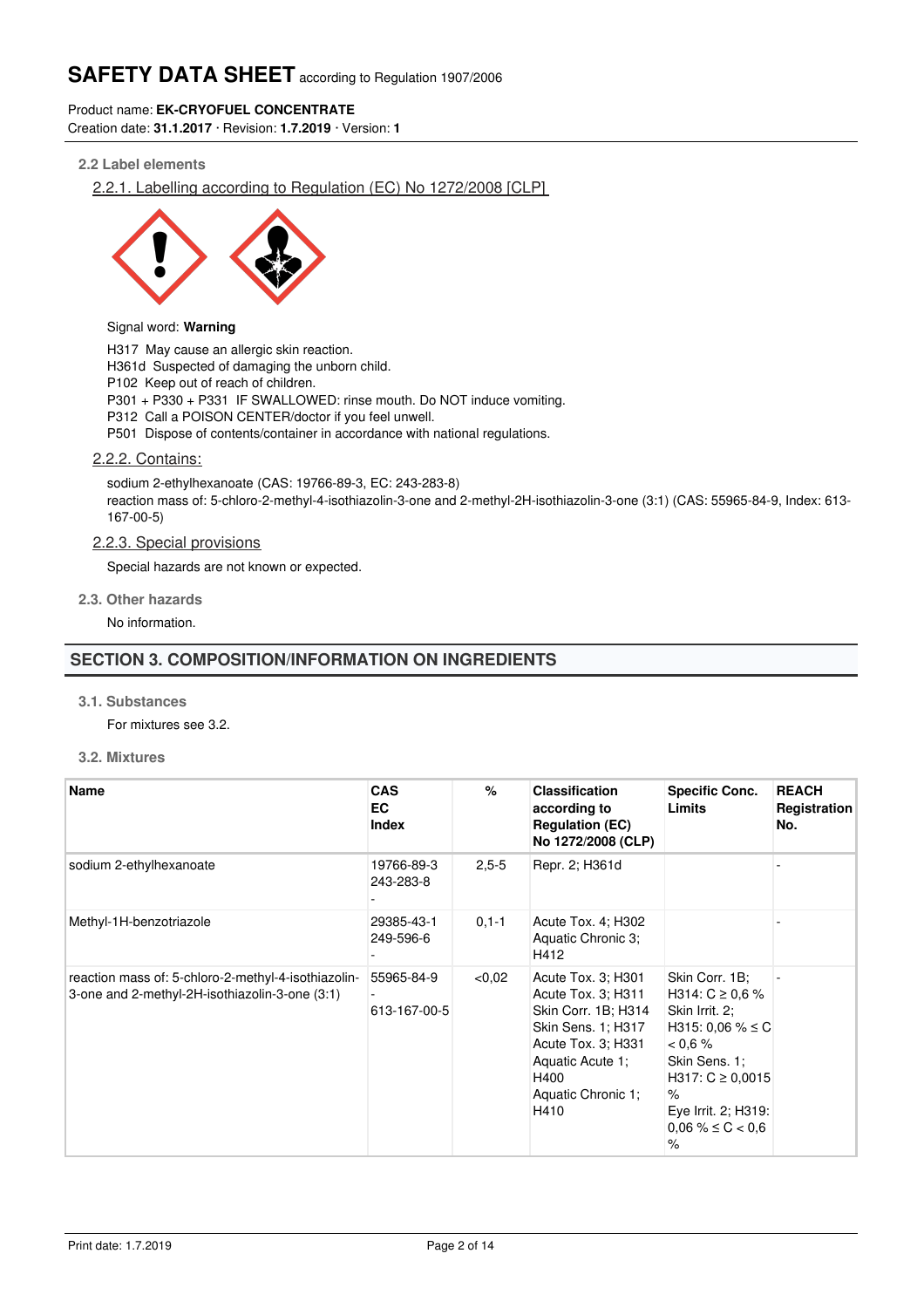## Product name: **EK-CRYOFUEL CONCENTRATE**

Creation date: **31.1.2017** · Revision: **1.7.2019** · Version: **1**

## **SECTION 4. FIRST AID MEASURES**

## **4.1. Description of first aid measures**

## General notes

Never give anything by mouth to an unconscious person. Place patient in recovery position and ensure airway patency.

#### Following inhalation

Remove patient to fresh air - move out of dangerous area. If symptoms develop and persist, seek medical attention.

#### Following skin contact

Take off all contaminated clothing. If symptoms develop and persist, seek medical attention. Areas of the body that have come into contact with the product must be rinsed with water.

#### Following eye contact

Immediately flush eyes with running water, keeping eyelids apart. If irritation persists, seek professional medical attention.

## Following ingestion

Do not induce vomiting! Rinse mouth thoroughly with water. In case of doubt or if feeling unwell seek medical help. Show the physician the safety data sheet or label.

## **4.2. Most important symptoms and effects, both acute and delayed**

## **Inhalation**

Excessive exposure to spray mist, fog, or vapours may cause respiratory irritation.

#### Skin contact

May cause sensitisation by skin contact (symptoms: itching, redness, rashes).

#### Eye contact

Contact with eyes can cause irritation (redness, tearing, pain).

#### Ingestion

-

May cause nausea/vomiting and diarrhea.

**4.3. Indication of any immediate medical attention and special treatment needed**

## **SECTION 5. FIREFIGHTING MEASURES**

**5.1. Extinguishing media**

Suitable extinguishing media

Carbon dioxide. Dry chemical powder. Water spray. Alcohol resistant foam.

Unsuitable extinguishing media

Full water jet.

### **5.2. Special hazards arising from the substance or mixture**

#### Hazardous combustion products

In case of a fire toxic gases can be generated; do not inhale gases/smoke.

#### **5.3. Advice for firefighters**

Protective actions

#### Special protective equipment for firefighters

Firefighters should wear appropriate protective clothing for firefighters (including helmets, protective boots and gloves) (EN 469) and self-contained breathing apparatus (SCBA) with a full face-piece (EN 137).

-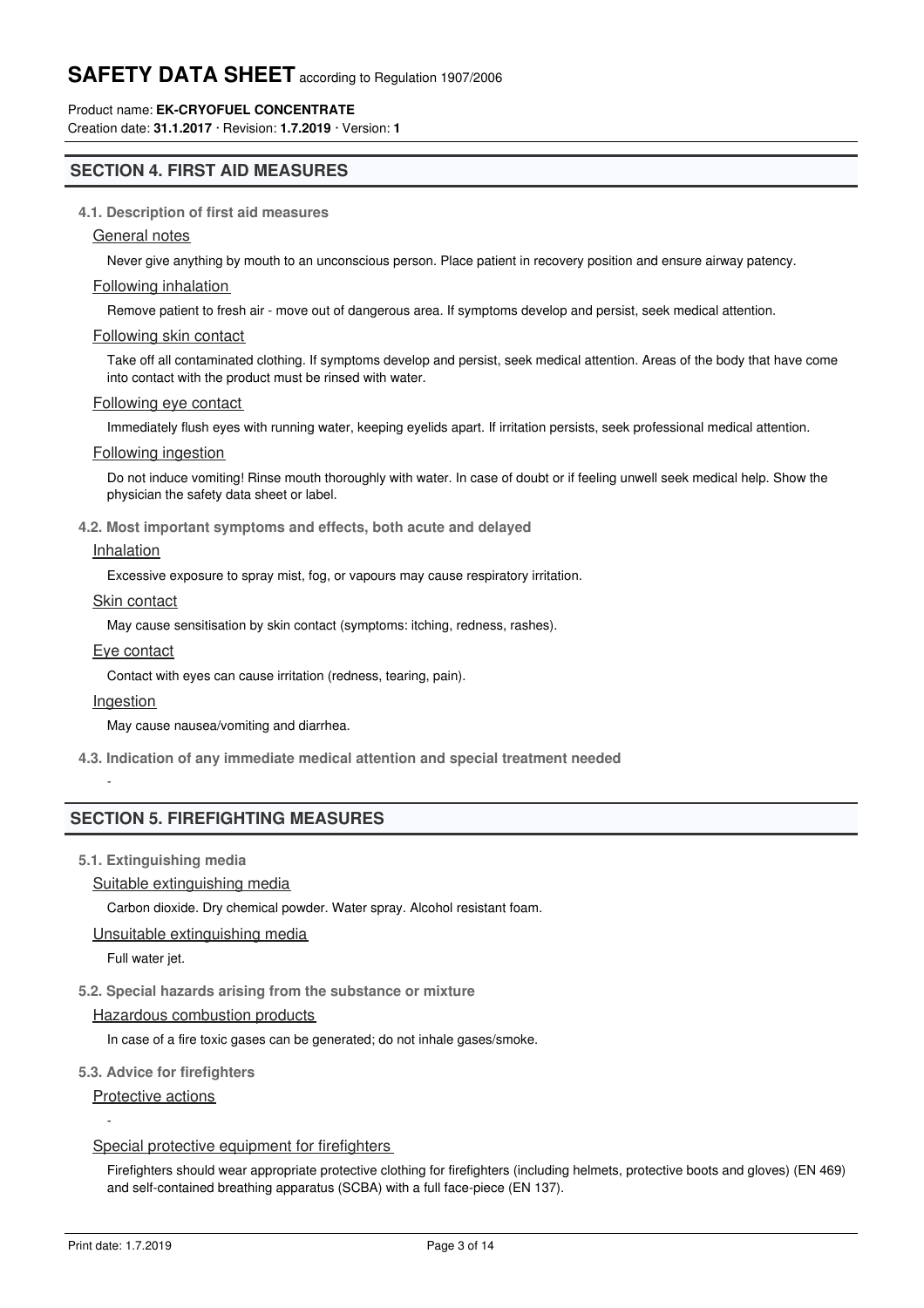## Product name: **EK-CRYOFUEL CONCENTRATE**

Creation date: **31.1.2017** · Revision: **1.7.2019** · Version: **1**

## **SECTION 6. ACCIDENTAL RELEASE MEASURES**

**6.1. Personal precautions, protective equipment and emergency procedures**

## 6.1.1. For non-emergency personnel

## **Protective equipment**

Use personal protective equipment (Section 8).

#### **Emergency procedures**

Ensure adequate ventilation.

## 6.1.2. For emergency responders

-

-

-

## **6.2. Environmental precautions**

Do not allow product to reach water/drains/sewage systems or permeable soil. If accidental large entry into water or ground occurs, inform responsible authorities.

#### **6.3. Methods and material for containment and cleaning up**

## 6.3.1. For containment

## 6.3.2. For cleaning up

Absorb product (with inert material), collect it in special container and dispose it to a licensed hazardous-waste disposal contractor.

## 6.3.3. Other information

#### **6.4. Reference to other sections**

See also Sections 8 and 13.

## **SECTION 7. HANDLING AND STORAGE**

## **7.1. Precautions for safe handling**

#### 7.1.1. Protective measures

## **Measures to prevent fire**

Ensure adequate ventilation.

#### **Measures to prevent aerosol and dust generation**

Avoid formation of aerosols.

#### **Measures to protect the environment**

Do not discharge into drains, surface water and soil. After use immediately close container tightly.

## 7.1.2. Advice on general occupational hygiene

Use good personal hygiene practices – wash hands at breaks and when done working with material. Do not eat, drink or smoke while working. Do not breathe vapours/mist.

#### **7.2. Conditions for safe storage, including any incompatibilities**

## 7.2.1. Technical measures and storage conditions

Keep away from food, drink and animal feeding stuffs. Keep out of the reach of children. Store at room temperature.

#### 7.2.2. Packaging materials

7.2.4. Storage class of the storage class of the storage class of the storage class

The original container of producer.

#### 7.2.3. Requirements for storage rooms and vessels

Close opened containers after use. Put the containers upright to prevent from leaking.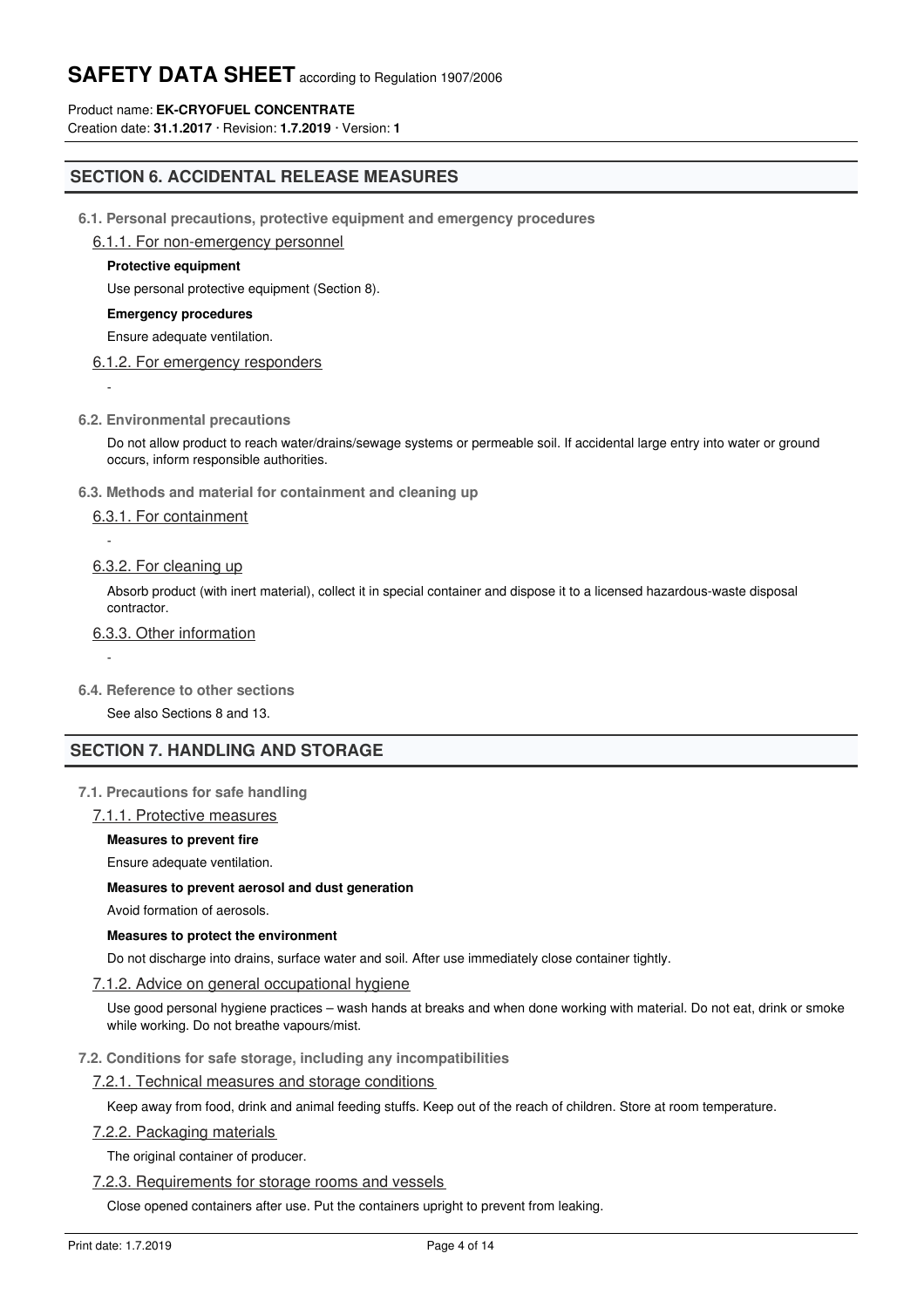## Product name: **EK-CRYOFUEL CONCENTRATE**

Creation date: **31.1.2017** · Revision: **1.7.2019** · Version: **1**

## 7.2.4. Storage class

-

-

-

-

## 7.2.5. Further information on storage conditions

**7.3. Specific end use(s)**

**Recommendations**

**Industrial sector specific solutions**

## **SECTION 8. EXPOSURE CONTROLS/PERSONAL PROTECTION**

## **8.1. Control parameters**

## 8.1.1. Occupational exposure limit values

|  | Name (CAS)                                                                                                         |       | Limit values | <b>Short-term</b> | exposure limit                                                          |     | <b>Remarks Biological</b><br><b>Tolerance</b> |
|--|--------------------------------------------------------------------------------------------------------------------|-------|--------------|-------------------|-------------------------------------------------------------------------|-----|-----------------------------------------------|
|  |                                                                                                                    | (ppm) |              | (ppm)             | ml/m <sup>3</sup> mg/m <sup>3</sup> ml/m <sup>3</sup> mg/m <sup>3</sup> |     | <b>Values</b>                                 |
|  | reaction mass of: 5-chloro-2-methyl-4-isothiazolin-3-one and 2-methyl-<br>2H-isothiazolin-3-one (3:1) (55965-84-9) |       | 0.05         |                   |                                                                         | 8 h |                                               |

## 8.1.2. Information on monitoring procedures

BS EN 14042:2003 Workplace atmospheres. Guide for the application and use of procedures for the assessment of exposure to chemical and biological agents. BS EN 482:2012+A1:2015 Workplace exposure. General requirements for the performance of procedures for the measurement of chemical agents.

## 8.1.3. DNEL/DMEL values

## **For components**

| <b>Name</b>                          | Type                |            | <b>Exposure route Exposure frequency</b> | Value                | Remark |
|--------------------------------------|---------------------|------------|------------------------------------------|----------------------|--------|
| sodium 2-ethylhexanoate (19766-89-3) | Worker              | dermal     | long term (systemic effects)             | 2 mg/kg bw/day       |        |
| sodium 2-ethylhexanoate (19766-89-3) | Worker              | inhalation | long term (systemic effects)             | 14 mg/m <sup>3</sup> |        |
| sodium 2-ethylhexanoate (19766-89-3) | Consumer oral       |            | long term (systemic effects)             | 1 mg/kg bw/day       |        |
| sodium 2-ethylhexanoate (19766-89-3) | Consumer dermal     |            | long term (systemic effects)             | I mg/kg bw/day       |        |
| sodium 2-ethylhexanoate (19766-89-3) | Consumer inhalation |            | long term (systemic effects)             | $3.5 \text{ mg/m}^3$ |        |

#### 8.1.4. PNEC values

#### **For components**

| <b>Name</b>                          | <b>Exposure route</b>       | Value          | <b>Remark</b> |
|--------------------------------------|-----------------------------|----------------|---------------|
| sodium 2-ethylhexanoate (19766-89-3) | fresh water                 | $0,36$ mg/L    |               |
| sodium 2-ethylhexanoate (19766-89-3) | marine water                | $0.036$ mg/L   |               |
| sodium 2-ethylhexanoate (19766-89-3) | water, intermittent release | $0,493$ mg/L   |               |
| sodium 2-ethylhexanoate (19766-89-3) | fresh water sediment        | $0,301$ mg/kg  | dry weight    |
| sodium 2-ethylhexanoate (19766-89-3) | marine water sediment       | 0,0301 mg/kg   | dry weight    |
| sodium 2-ethylhexanoate (19766-89-3) | soil                        | $0,0579$ mg/kg | dry weight    |
| sodium 2-ethylhexanoate (19766-89-3) | water treatment plant       | 71,7 mg/L      |               |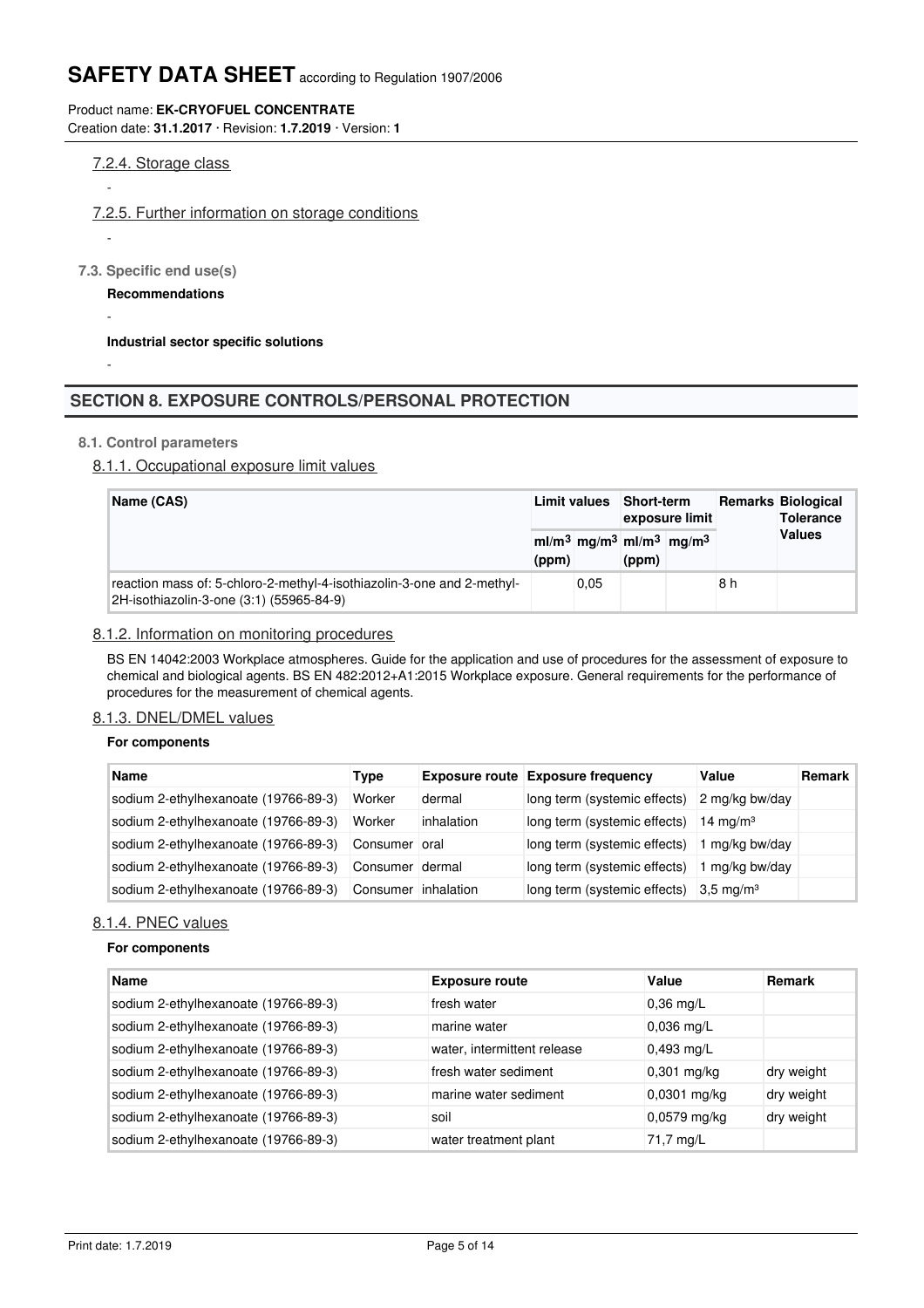## Product name: **EK-CRYOFUEL CONCENTRATE**

Creation date: **31.1.2017** · Revision: **1.7.2019** · Version: **1**

## **8.2. Exposure controls**

## 8.2.1. Appropriate engineering control

## **Substance/mixture related measures to prevent exposure during identified uses**

Use good personal hygiene practices – wash hands at breaks and when done working with material.

#### **Technical measures to prevent exposure**

Provide good ventilation and local exhaust in areas with increased concentration.

#### 8.2.2. Personal protective equipment

## **Eye and face protection**

Safety glasses with side protection (EN 166).

#### **Hand protection**

Protective gloves (EN 374).

#### **Skin protection**

Cotton protective clothing and shoes that cover the entire foot (EN ISO 20345).

**Respiratory protection**

### **Thermal hazards**

-

-

8.2.3. Environmental exposure controls

## **Substance/mixture related measures to prevent exposure**

Do not allow contact with soil, surface or groundwater.

## **SECTION 9. PHYSICAL AND CHEMICAL PROPERTIES**

#### **9.1. Information on basic physical and chemical properties**

Important health, safety and environmental information

| <b>Physical state:</b> | liquid                     |
|------------------------|----------------------------|
| Colour:                | according to specification |
| Odour:                 | characteristic             |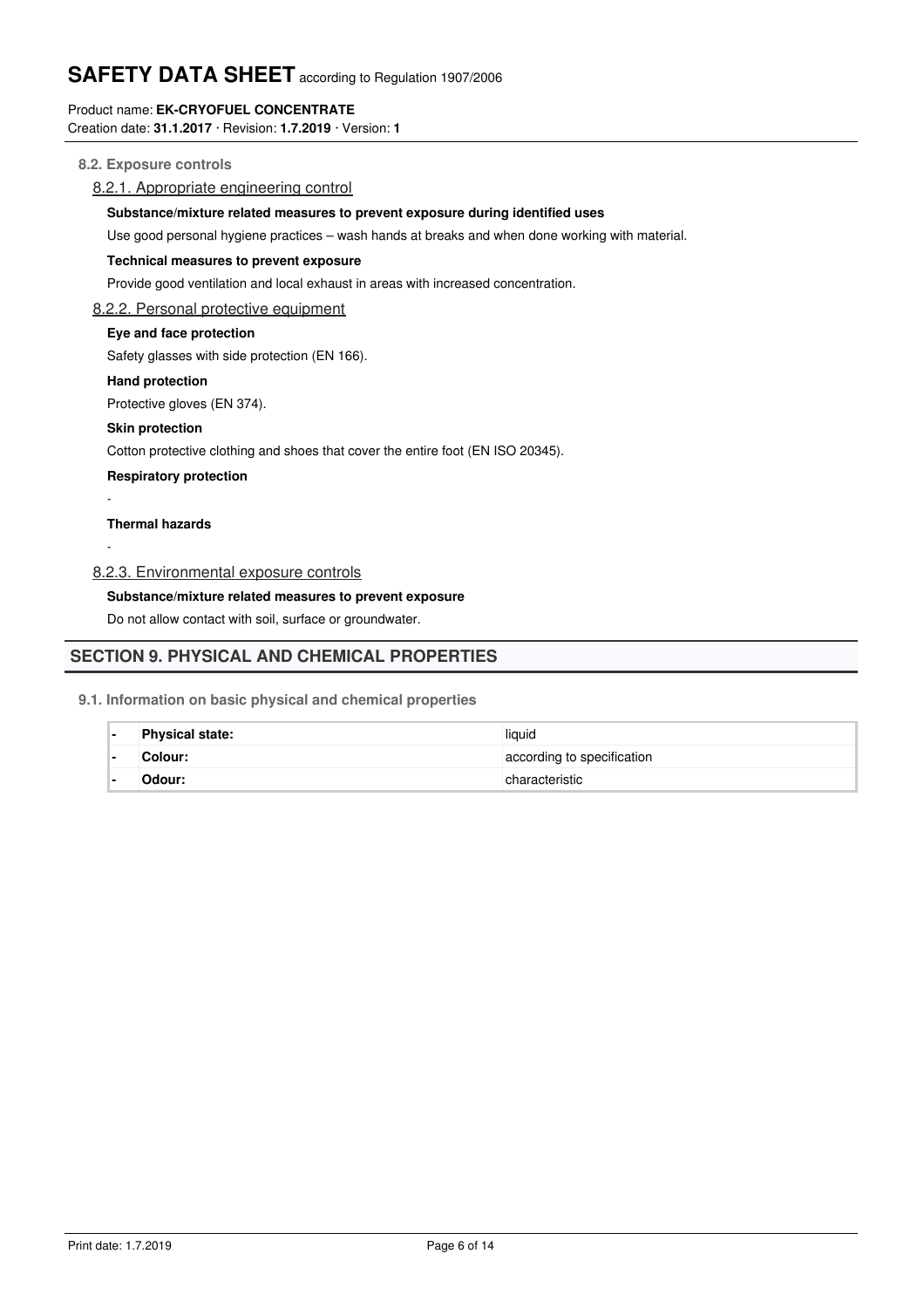#### Product name: **EK-CRYOFUEL CONCENTRATE**

Creation date: **31.1.2017** · Revision: **1.7.2019** · Version: **1**

Important health, safety and environmental information

## **9.2. Other information**

**- Remarks:**

## **SECTION 10. STABILITY AND REACTIVITY**

## **10.1. Reactivity**

-

-

-

**10.2. Chemical stability**

Product is stable under normal conditions of use, recommended handling and storage conditions.

- **10.3. Possibility of hazardous reactions**
- **10.4. Conditions to avoid**

No special precautions required. Consider the directions for use and storage.

- **10.5. Incompatible materials**
- **10.6. Hazardous decomposition products**

Under normal use conditions no hazardous decomposition products are expected. In case of fire/explosion vapours/gases that pose a health hazard are released.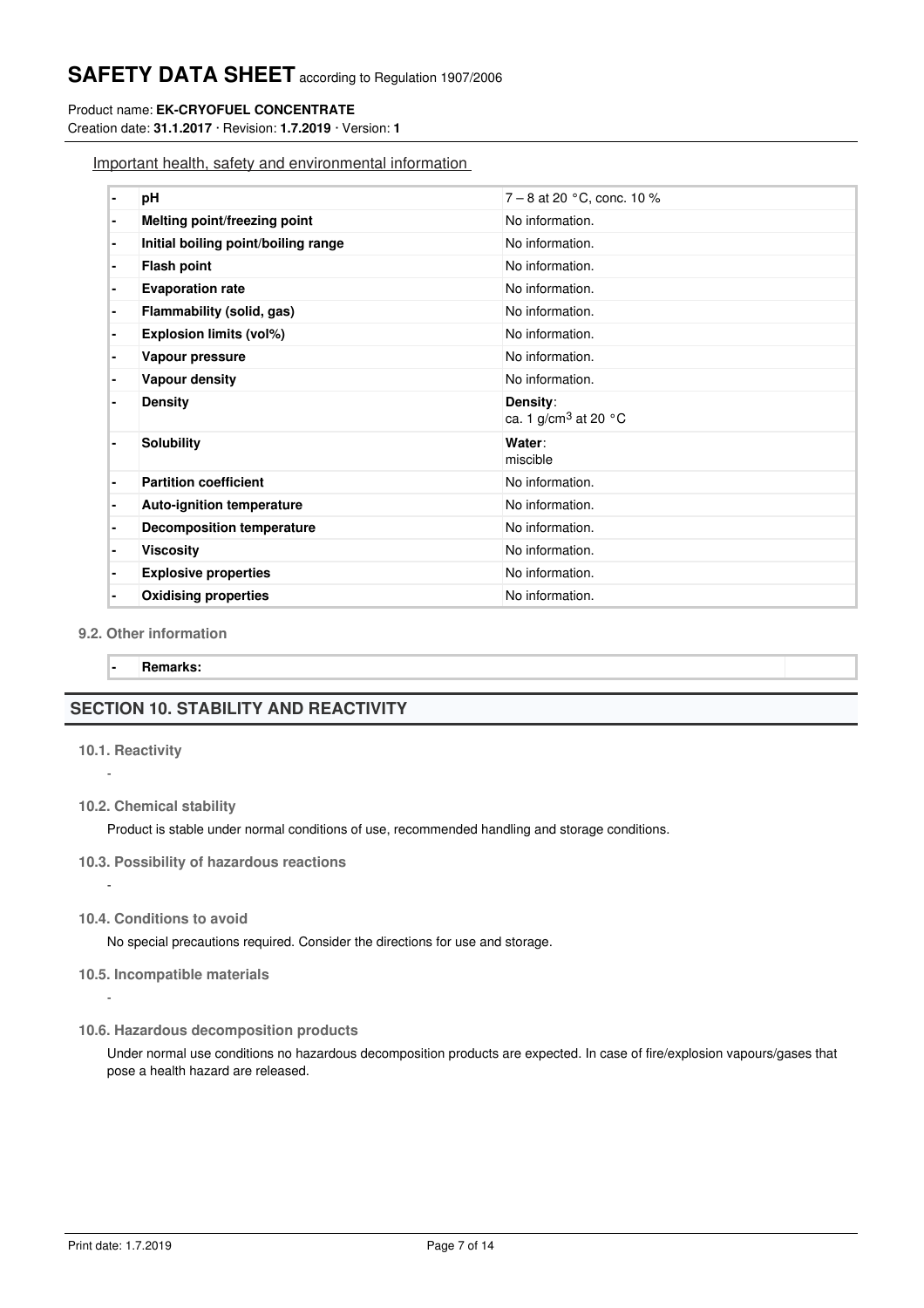## Product name: **EK-CRYOFUEL CONCENTRATE**

Creation date: **31.1.2017** · Revision: **1.7.2019** · Version: **1**

## **SECTION 11. TOXICOLOGICAL INFORMATION**

## **11.1. Information on toxicological effects**

(a) Acute toxicity

| <b>Name</b>                                                                                                                   | <b>Exposure</b><br>route |               | <b>Type Species Time Value</b> |     |                          |                    | <b>Method Remark</b> |
|-------------------------------------------------------------------------------------------------------------------------------|--------------------------|---------------|--------------------------------|-----|--------------------------|--------------------|----------------------|
| sodium 2-ethylhexanoate (19766-89-3)                                                                                          | oral                     | $LD_{50}$ rat |                                |     | 2043<br>mg/kg<br>bw      | <b>OECD</b><br>401 |                      |
| sodium 2-ethylhexanoate (19766-89-3)                                                                                          | dermal                   | $LD_{50}$ rat |                                |     | > 2000<br>mg/kg<br>bw    | <b>OECD</b><br>402 |                      |
| sodium 2-ethylhexanoate (19766-89-3)                                                                                          | inhalation<br>(vapours)  | LC0           | rat                            | 8 h | 0,11<br>mg/l             | <b>OECD</b><br>403 |                      |
| Methyl-1H-benzotriazole (29385-43-1)                                                                                          | oral                     | $LD_{50}$ rat |                                |     | 600<br>mg/kg             |                    |                      |
| reaction mass of: 5-chloro-2-methyl-4-isothiazolin-3-one and 2-methyl- oral<br>2H-isothiazolin-3-one (3:1) (55965-84-9)       |                          | $LD_{50}$ rat |                                |     | 53<br>mg/kg              |                    |                      |
| reaction mass of: 5-chloro-2-methyl-4-isothiazolin-3-one and 2-methyl- inhalation<br>2H-isothiazolin-3-one (3:1) (55965-84-9) |                          | $LC_{50}$ rat |                                | 4 h | 330<br>mg/m <sup>3</sup> |                    |                      |
| reaction mass of: 5-chloro-2-methyl-4-isothiazolin-3-one and 2-methyl- inhalation<br>2H-isothiazolin-3-one (3:1) (55965-84-9) |                          | $LC_{50}$ rat |                                | 4 h | 2,36<br>mg/l             |                    |                      |
| reaction mass of: 5-chloro-2-methyl-4-isothiazolin-3-one and 2-methyl- dermal<br>2H-isothiazolin-3-one (3:1) (55965-84-9)     |                          |               | $LD_{50}$ rabbit               |     | 660<br>mg/kg             |                    |                      |

## (b) Skin corrosion/irritation

| <b>Name</b>                                                                                                        | <b>Species Time Result</b> |                |     | <b>Method Remark</b> |
|--------------------------------------------------------------------------------------------------------------------|----------------------------|----------------|-----|----------------------|
| reaction mass of: 5-chloro-2-methyl-4-isothiazolin-3-one and 2-methyl-2H-isothiazolin-3-<br>one (3:1) (55965-84-9) | rabbit                     | Corrosive OECD | 404 |                      |

## (c) Serious eye damage/irritation

No information.

## (d) Respiratory or skin sensitisation

| Name                                                                                                               | <b>Exposure Species Time Result</b><br>route |  |                                                | <b>Method Remark</b> |
|--------------------------------------------------------------------------------------------------------------------|----------------------------------------------|--|------------------------------------------------|----------------------|
| reaction mass of: 5-chloro-2-methyl-4-isothiazolin-3-one and 2-<br>methyl-2H-isothiazolin-3-one (3:1) (55965-84-9) | dermal                                       |  | May cause<br>sensitisation by skin<br>contact. |                      |

## (e) (Germ cell) mutagenicity

| <b>Name</b>                                                               | <b>Type Species Time Result</b> |            | <b>Method Remark</b> |  |
|---------------------------------------------------------------------------|---------------------------------|------------|----------------------|--|
| reaction mass of: 5-chloro-2-methyl-4-isothiazolin-3-one and 2-methyl-2H- |                                 | Not        |                      |  |
| isothiazolin-3-one (3:1) (55965-84-9)                                     |                                 | mutagenic. |                      |  |

## (f) Carcinogenicity

(g) Reproductive toxication to the production of the production of the production of the production of the pro

| <b>Name</b>                                                                                                       | <b>Exposure Type Species Time Value Result</b><br>route |  |  |                      | <b>Method Remark</b> |
|-------------------------------------------------------------------------------------------------------------------|---------------------------------------------------------|--|--|----------------------|----------------------|
| reaction mass of: 5-chloro-2-methyl-4-isothiazolin-3-one and<br>2-methyl-2H-isothiazolin-3-one (3:1) (55965-84-9) |                                                         |  |  | Not<br>carcinogenic. |                      |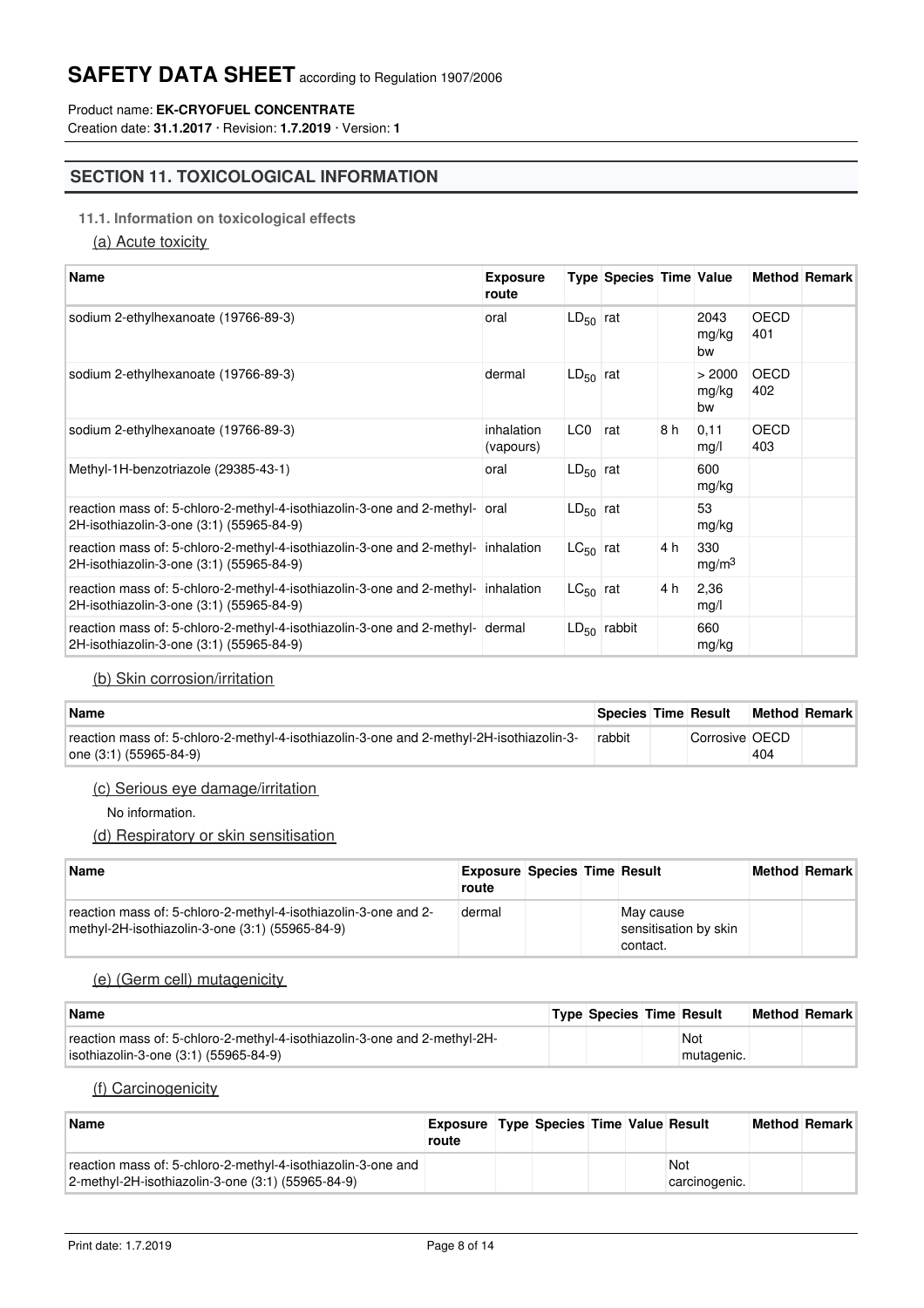## Product name: **EK-CRYOFUEL CONCENTRATE**

Creation date: **31.1.2017** · Revision: **1.7.2019** · Version: **1**

## (g) Reproductive toxicity

| <b>Name</b>                                                                                                            | <b>Reproductive Type Species Time Value Result</b><br>toxicity type |       |  |                                                                                         | <b>Method Remark</b> |
|------------------------------------------------------------------------------------------------------------------------|---------------------------------------------------------------------|-------|--|-----------------------------------------------------------------------------------------|----------------------|
| sodium 2-ethylhexanoate (19766-89-3)                                                                                   | Teratogenicity oral                                                 | rat   |  | Increased incidence of<br>malformations.<br>delayed fetal growth,<br>lower birth rates. | $(2-EXA)$            |
| sodium 2-ethylhexanoate (19766-89-3)                                                                                   | Teratogenicity                                                      | mouse |  | birth malformations                                                                     | intraperitoneal      |
| reaction mass of: 5-chloro-2-methyl-4-<br>isothiazolin-3-one and 2-methyl-2H-<br>isothiazolin-3-one (3:1) (55965-84-9) |                                                                     |       |  | Not toxic for<br>reproduction.                                                          |                      |

## Summary of evaluation of the CMR properties

The product is not classified as carcinogenic, mutagenic or toxic for reproduction.

## (h) STOT-single exposure

No information.

## (i) STOT-repeated exposure

| <b>Name</b>                                                                                                                                 | <b>Exposure Type Species Time Organ Value Result</b><br>route |     |  |                                                                                                                                                    | <b>Method Remark</b> |
|---------------------------------------------------------------------------------------------------------------------------------------------|---------------------------------------------------------------|-----|--|----------------------------------------------------------------------------------------------------------------------------------------------------|----------------------|
| sodium 2-ethylhexanoate (19766-89-<br>$\vert 3\rangle$                                                                                      | oral                                                          | rat |  | 2-Ethylhexanoic acid (2-<br>EXA) caused an increase in<br>liver size and enzyme levels<br>when repeatedly<br>administered to rats via the<br>diet. |                      |
| reaction mass of: 5-chloro-2-methyl-4- inhalation $\vert$ -<br>isothiazolin-3-one and 2-methyl-2H-<br>isothiazolin-3-one (3:1) (55965-84-9) |                                                               |     |  | Excessive exposure may<br>cause irritation of the upper<br>respiratory tract (nose and<br>throat).                                                 |                      |

## (j) Aspiration hazard

| Name                                                      | Result                                                      | <b>Method Remark</b> |
|-----------------------------------------------------------|-------------------------------------------------------------|----------------------|
| reaction mass of: 5-chloro-2-methyl-4-isothiazolin-3-one  | During ingestion or vomiting, inhalation into the lungs may |                      |
| and 2-methyl-2H-isothiazolin-3-one $(3:1)$ $(55965-84-9)$ | loccur, which can cause tissue damage or lung injury.       |                      |

## **SECTION 12. ECOLOGICAL INFORMATION**

## **12.1. Toxicity**

12.1.1. Acute (short-term) toxicity

12.1. Chronic (long-term) toxic toxic toxic toxic toxic toxic toxic toxic

```
For components
```

| Substance (CAS Nr.)                                                                                                |                |                                | Type Value Exposure Species Organism Method Remark<br>time |                   |                    |                    |  |
|--------------------------------------------------------------------------------------------------------------------|----------------|--------------------------------|------------------------------------------------------------|-------------------|--------------------|--------------------|--|
| sodium 2-ethylhexanoate (19766-89-3)                                                                               |                | $ LG_{50}  > 100$ 96 h<br>mg/L |                                                            | fish              | Oryzias<br>latipes | <b>OECD</b><br>203 |  |
| reaction mass of: 5-chloro-2-methyl-4-isothiazolin-3-one and 2-<br>methyl-2H-isothiazolin-3-one (3:1) (55965-84-9) | $EC_{50}$ 0,16 | mg/L                           | 48 h                                                       | crustacea Daphnia | sp.                |                    |  |
|                                                                                                                    | $LC_{50}$ 0,19 | mq/L                           | 96 h                                                       | fish              |                    |                    |  |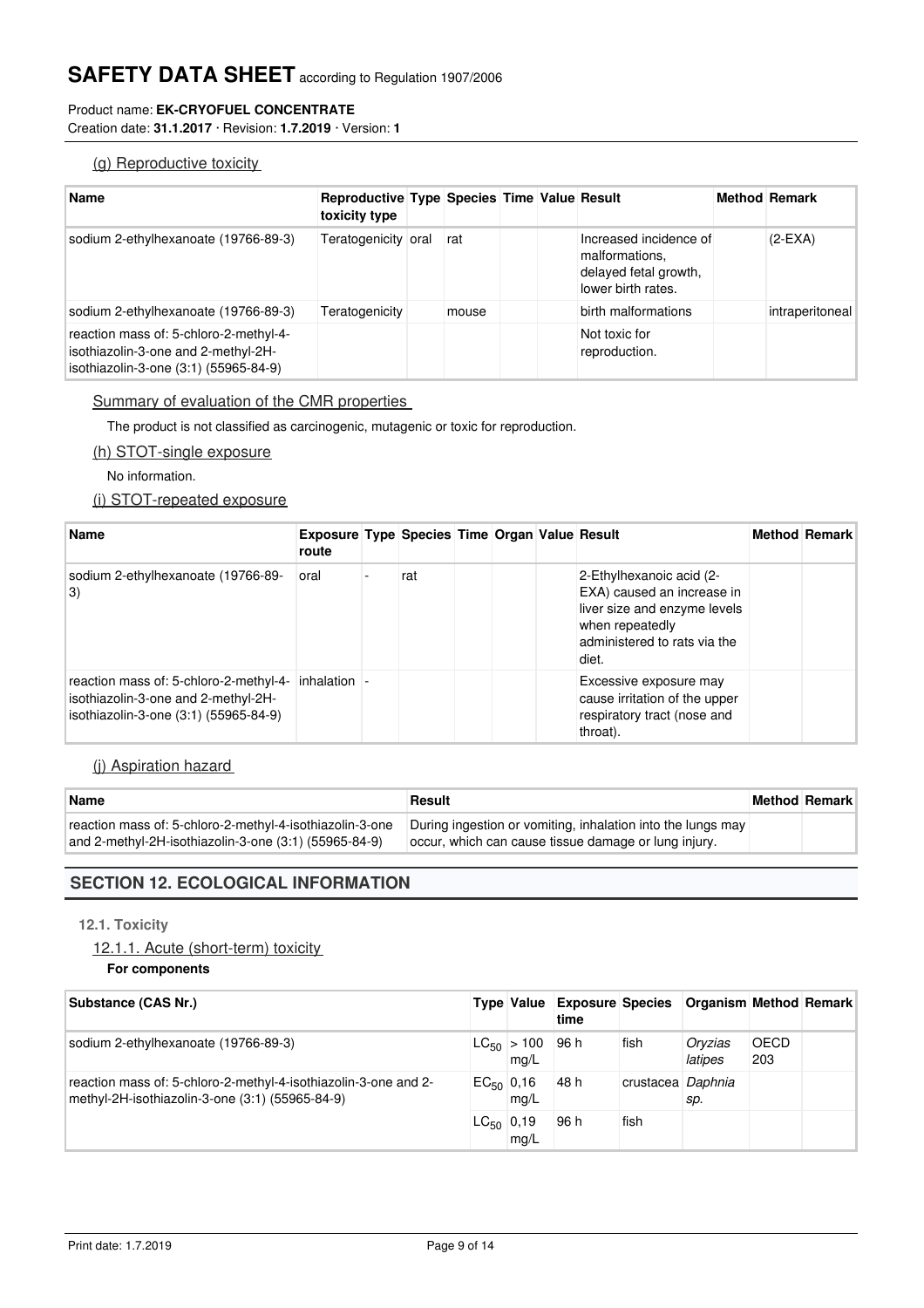## Product name: **EK-CRYOFUEL CONCENTRATE**

Creation date: **31.1.2017** · Revision: **1.7.2019** · Version: **1**

## 12.1.2. Chronic (long-term) toxicity

## **For components**

| Substance (CAS Nr.)                                                                                                          | Type | Value | <b>Exposure Species</b><br>time |                     | Organism                    |                    | <b>Method Remark</b> |
|------------------------------------------------------------------------------------------------------------------------------|------|-------|---------------------------------|---------------------|-----------------------------|--------------------|----------------------|
| reaction mass of: 5-chloro-2-methyl-4-isothiazolin-3-one and NOEC 0,098<br>2-methyl-2H-isothiazolin-3-one (3:1) (55965-84-9) |      | mq/l  | 28 days                         | fish                | Oncorhynchus OECD<br>mykiss | 210                |                      |
|                                                                                                                              |      | mq/l  | NOEC 0,0036 21 days             | crustaceans Daphnia | magna                       | <b>OECD</b><br>211 |                      |

## **12.2. Persistence and degradability**

12.2.1. Abiotic degradation, physical- and photo-chemical elimination

#### **For components**

| Substance (CAS Nr.)                                                                                                    | <b>Environment Type / Method</b> | <b>Half</b><br>Time | <b>Evaluation Method Remark</b> |           |
|------------------------------------------------------------------------------------------------------------------------|----------------------------------|---------------------|---------------------------------|-----------|
| reaction mass of: 5-chloro-2-methyl-4-isothiazolin-3-one and 2- Air<br>methyl-2H-isothiazolin-3-one (3:1) (55965-84-9) | photodegradation $0.38 - 50\%$   | 1.3<br>days         |                                 | half-life |

## 12.2.2. Biodegradation

#### **For components**

| Substance (CAS Nr.)                                                                                                | Tvpe                            |   | <b>Rate Time Evaluation</b> | <b>Method Remark</b> |  |
|--------------------------------------------------------------------------------------------------------------------|---------------------------------|---|-----------------------------|----------------------|--|
| reaction mass of: 5-chloro-2-methyl-4-isothiazolin-3-one and 2-methyl-2H-<br>isothiazolin-3-one (3:1) (55965-84-9) | $ aerobic  > 60$ 28 $ readily $ | % | days biodegradable 301 D    | <b>OECD</b>          |  |

## **12.3. Bioaccumulative potential**

## 12.3.1. Partition coefficient

## **For components**

| Substance (CAS Nr.)                                                                           | Media Value | Temperature pH Concentration Method |      |
|-----------------------------------------------------------------------------------------------|-------------|-------------------------------------|------|
| reaction mass of: 5-chloro-2-methyl-4-isothiazolin-3-one and 2-methyl-2H- $log$ -0,71 - 20 °C |             |                                     | OECD |
| isothiazolin-3-one (3:1) (55965-84-9)                                                         | Kow 0.75    |                                     |      |

## 12.3.2. Bioconcentration factor (BCF)

No information.

## **12.4. Mobility in soil**

## 12.4.1. Known or predicted distribution to environmental compartments

No information.

## 12.4.2. Surface tension

No information.

## 12.4.3. Adsorption/Desorption

**For components**

| Substance (CAS Nr.)                                                                                                |      |    | Type Criterion Value Evaluation Method Remark |                    |
|--------------------------------------------------------------------------------------------------------------------|------|----|-----------------------------------------------|--------------------|
| reaction mass of: 5-chloro-2-methyl-4-isothiazolin-3-one and 2-methyl-2H-<br>isothiazolin-3-one (3:1) (55965-84-9) | Soil | 28 |                                               | Koc.<br>estimation |

## Additional information

Soluble in water.

## **12.5. Results of PBT and vPvB assessment**

No evaluation.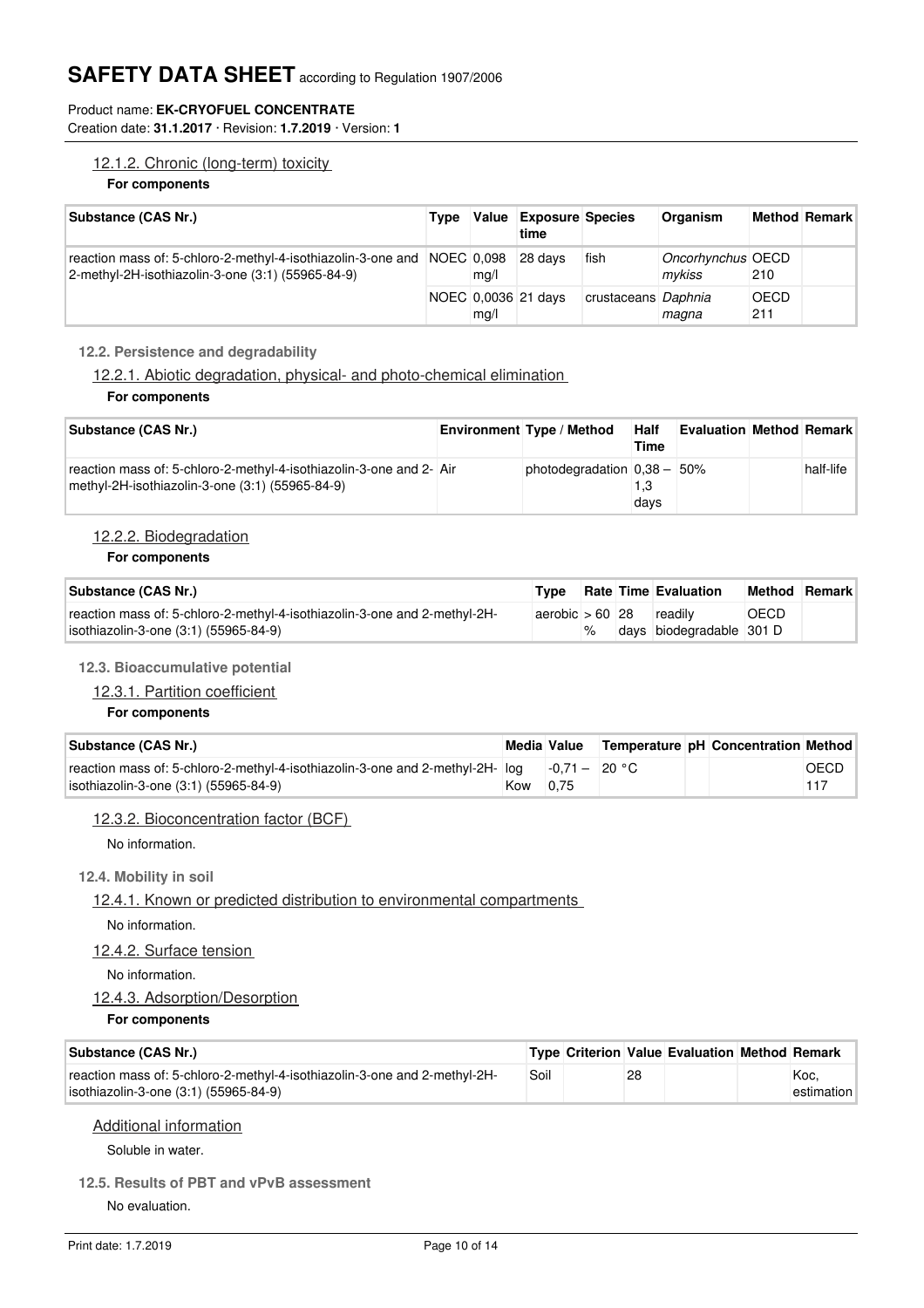## Product name: **EK-CRYOFUEL CONCENTRATE**

Creation date: **31.1.2017** · Revision: **1.7.2019** · Version: **1**

## **12.6. Other adverse effects**

No information.

## **12.7. Additional information**

#### **For product**

Do not allow to reach ground water, water courses or sewage system.

## **For components**

## **Substance: sodium 2-ethylhexanoate**

Do not allow to reach ground water, water bodies or sewage systems.

**Substance: reaction mass of: 5-chloro-2-methyl-4-isothiazolin-3-one and 2-methyl-2H-isothiazolin-3-one (3:1)**

This substance is not in Annex I of Regulation (EC) 2037/2000 on substances that deplete the ozone layer.

## **SECTION 13. DISPOSAL CONSIDERATIONS**

## **13.1. Waste treatment methods**

13.1.1. Product / Packaging disposal

## **Waste chemical**

Disposal must be made according to official regulations: deliver it to authorised collector/remover/transformer of hazardous waste.

## **Waste codes / waste designations according to LoW**

16 01 14\* - antifreeze fluids containing dangerous substances

## **Packaging**

-

-

-

Deliver completely emptied containers to approved waste disposal authorities.

## **Waste codes / waste designations according to LoW**

15 01 02 - plastic packaging

13.1.2. Waste treatment-relevant information

## 13.1.3. Sewage disposal-relevant information

## 13.1.4. Other disposal recommendations

## **SECTION 14. TRANSPORT INFORMATION**

**14.1. UN number**

Not applicable.

- **14.2. UN proper shipping name** ADR, RID, IMDG, ADN, IATA: Not dangerous according to transport regulations.
- **14.3. Transport hazard class(es)**

Not applicable.

**14.4. Packing group**

Not applicable.

**14.5. Environmental hazards** NO.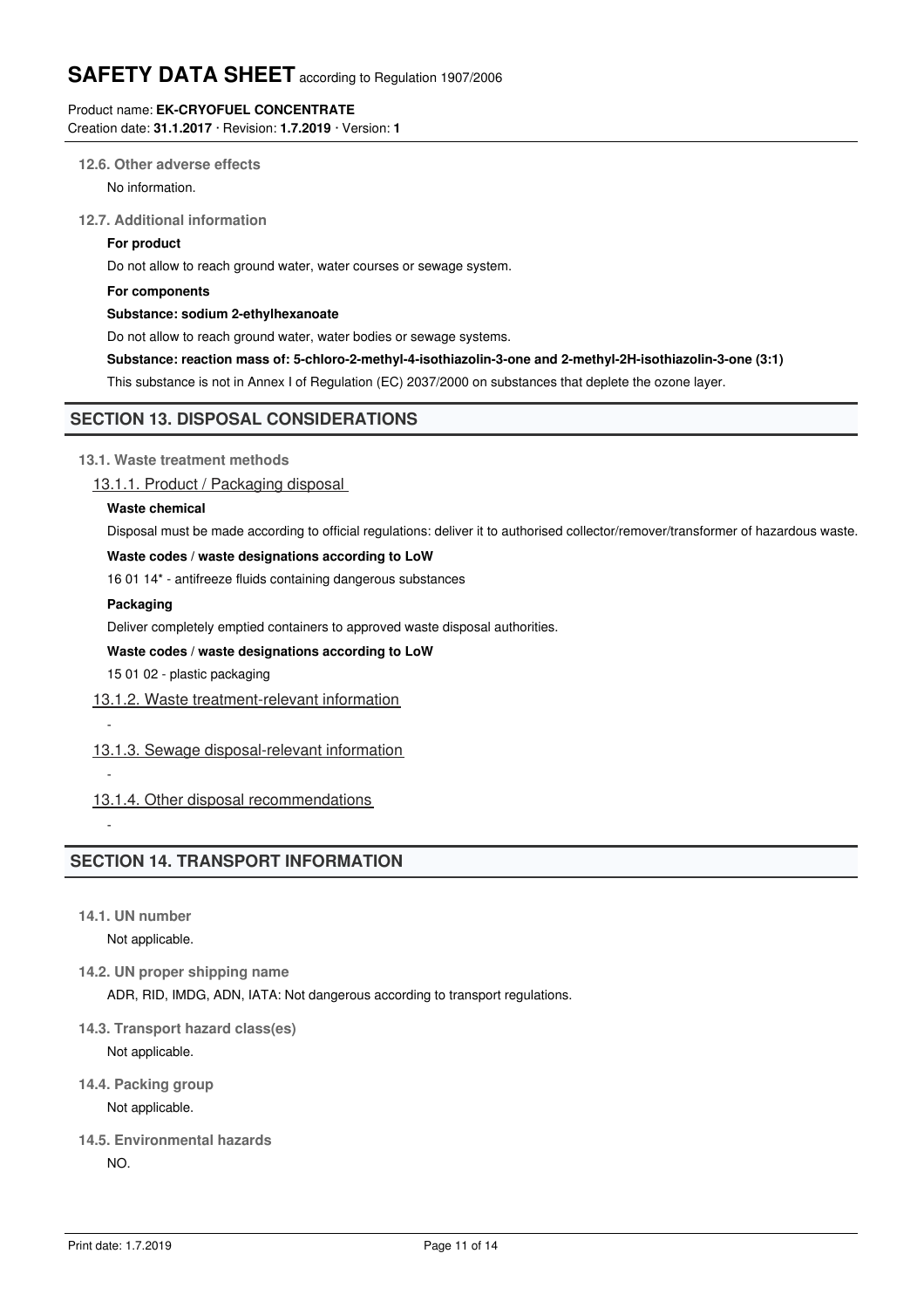## Product name: **EK-CRYOFUEL CONCENTRATE**

Creation date: **31.1.2017** · Revision: **1.7.2019** · Version: **1**

**14.6. Special precautions for user**

Not applicable.

**14.7. Transport in bulk according to Annex II of Marpol and the IBC Code** Not applicable.

## **SECTION 15. REGULATORY INFORMATION**

**15.1. Safety, health and environmental regulations/legislation specific for the substance or mixture**

- Regulation (EC) No 1907/2006 concerning the Registration, Evaluation, Authorisation and Restriction of Chemicals (REACH) (including last amendment Commission Regulation (EU) 2015/830)

- Regulation (EC) No 1272/2008 on classification, labelling and packaging of substances and mixtures

15.1.1. Information according 2004/42/EC about limitation of emissions of volatile organic compounds (VOC-guideline)

Not applicable.

**15.2. Chemical Safety Assessment**

No Chemical Safety Assessment has been carried out for this substance/mixture by the supplier.

## **SECTION 16. OTHER INFORMATION**

Indication of changes

-

#### Abbreviations and acronyms

- ATE Acute Toxicity Estimate
- ADR European Agreement concerning the International Carriage of Dangerous Goods by Road
- ADN European Agreement concerning the International Carriage of Dangerous Goods by Inland Waterways
- CEN European Committee for Standardisation
- C&L Classification and Labelling
- CLP Classification Labelling Packaging Regulation; Regulation (EC) No 1272/2008
- CAS# Chemical Abstracts Service number
- CMR Carcinogen, Mutagen, or Reproductive Toxicant
- CSA Chemical Safety Assessment
- CSR Chemical Safety Report
- DMEL Derived Minimal Effect Level
- DNEL Derived No Effect Level
- DPD Dangerous Preparations Directive 1999/45/EC
- DSD Dangerous Substances Directive 67/548/EEC
- DU Downstream User
- EC European Community
- ECHA European Chemicals Agency

EC-Number - EINECS and ELINCS Number (see also EINECS and ELINCS)

- EEA European Economic Area (EU + Iceland, Liechtenstein and Norway)
- EEC European Economic Community

EINECS - European Inventory of Existing Commercial Substances

- ELINCS European List of notified Chemical Substances
- EN European Standard
- EQS Environmental Quality Standard
- EU European Union

Euphrac - European Phrase Catalogue

- EWC European Waste Catalogue (replaced by LoW see below)
- GES Generic Exposure Scenario
- GHS Globally Harmonized System
- IATA International Air Transport Association

ICAO-TI - Technical Instructions for the Safe Transport of Dangerous Goods by Air

IMDG - International Maritime Dangerous Goods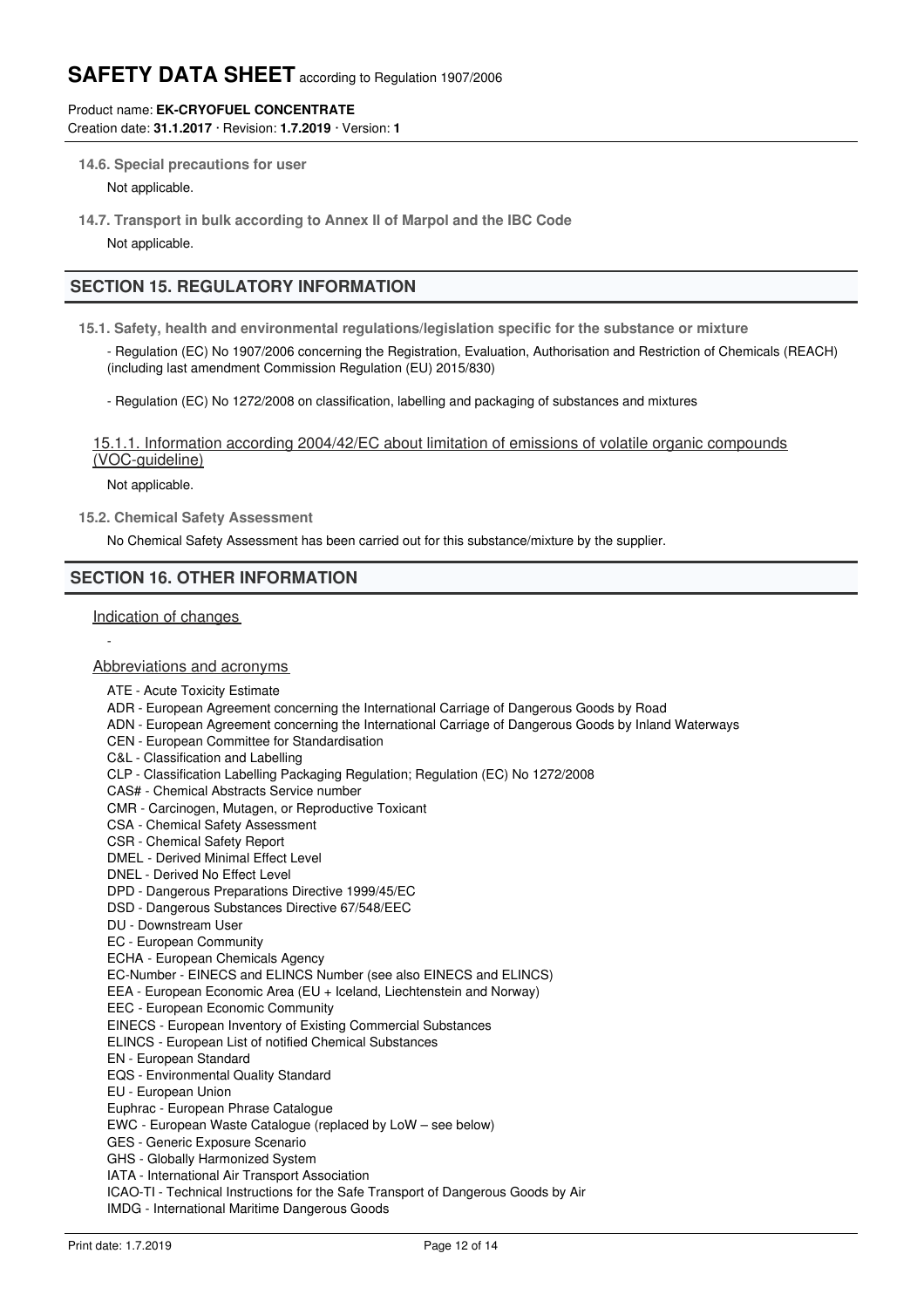## Product name: **EK-CRYOFUEL CONCENTRATE**

Creation date: **31.1.2017** · Revision: **1.7.2019** · Version: **1**

IMSBC - International Maritime Solid Bulk Cargoes IT - Information Technology IUCLID - International Uniform Chemical Information Database IUPAC - International Union for Pure Applied Chemistry JRC - Joint Research Centre Kow - octanol-water partition coefficient LC<sub>50</sub> - Lethal Concentration to 50 % of a test population  $\mathsf{LD}_{50}$  - Lethal Dose to 50% of a test population (Median Lethal Dose) LE - Legal Entity LoW - List of Wastes (see http://ec.europa.eu/environment/waste/framework/list.htm) LR - Lead Registrant M/I - Manufacturer / Importer MS - Member States MSDS - Material Safety Data Sheet OC - Operational Conditions OECD - Organization for Economic Co-operation and Development OEL - Occupational Exposure Limit OJ - Official Journal OR - Only Representative OSHA - European Agency for Safety and Health at work PBT - Persistent, Bioaccumulative and Toxic substance PEC - Predicted Effect Concentration PNEC(s) - Predicted No Effect Concentration(s) PPE - Personal Protection Equipment (Q)SAR - Qualitative Structure Activity Relationship REACH - Registration, Evaluation, Authorisation and Restriction of Chemicals Regulation (EC) No 1907/2006 RID - Regulations concerning the International Carriage of Dangerous Goods by Rail RIP - REACH Implementation Project RMM - Risk Management Measure SCBA - Self-Contained Breathing Apparatus SDS - Safety data sheet SIEF - Substance Information Exchange Forum SME - Small and Medium sized Enterprises STOT - Specific Target Organ Toxicity (STOT) RE - Repeated Exposure (STOT) SE - Single Exposure SVHC - Substances of Very High Concern UN - United Nations vPvB - Very Persistent and Very Bioaccumulative

## Key literature references and sources for data

MSDS of ingredients of the product.

#### List of relevant H phrases

- H301 Toxic if swallowed.
- H302 Harmful if swallowed.
- H311 Toxic in contact with skin.
- H314 Causes severe skin burns and eye damage.
- H317 May cause an allergic skin reaction.
- H331 Toxic if inhaled.
- H361d Suspected of damaging the unborn child.
- H400 Very toxic to aquatic life.
- H410 Very toxic to aquatic life with long lasting effects.
- H412 Harmful to aquatic life with long lasting effects.